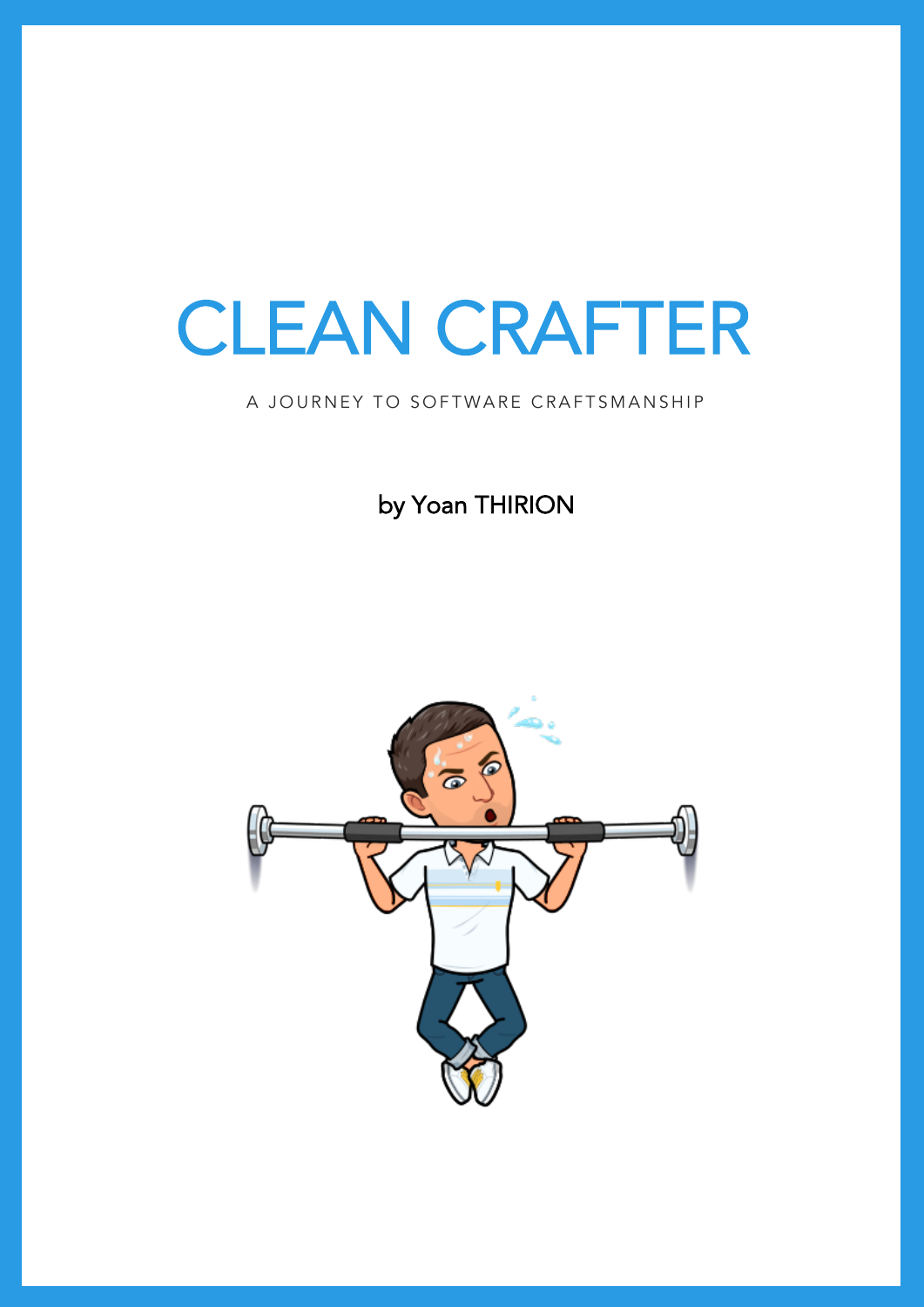#### About Me

I have been crafting software for over 15 years.

My various experiences in fields such as banking, insurance and industrial environments have allowed me to understand what is fundamental to succeed in this area: agility and technical excellence.

That's why, for the past 5 years, I've been focused on helping teams deliver welldesigned software by coaching them in the implementation of agile practices.

I help teams to improve in the following areas: XP practices, integration and continuous development, Domain Driven Design, Clean Code, and many other technical practices (mob programming, code review, refactoring practices, ...)

My daily goal: "*Help individuals grow/acquire new technical, agile and human skills to deliver high quality software in the most efficient way possible. This involves making them autonomous in their practices and learning (developing the ability to adapt).*"





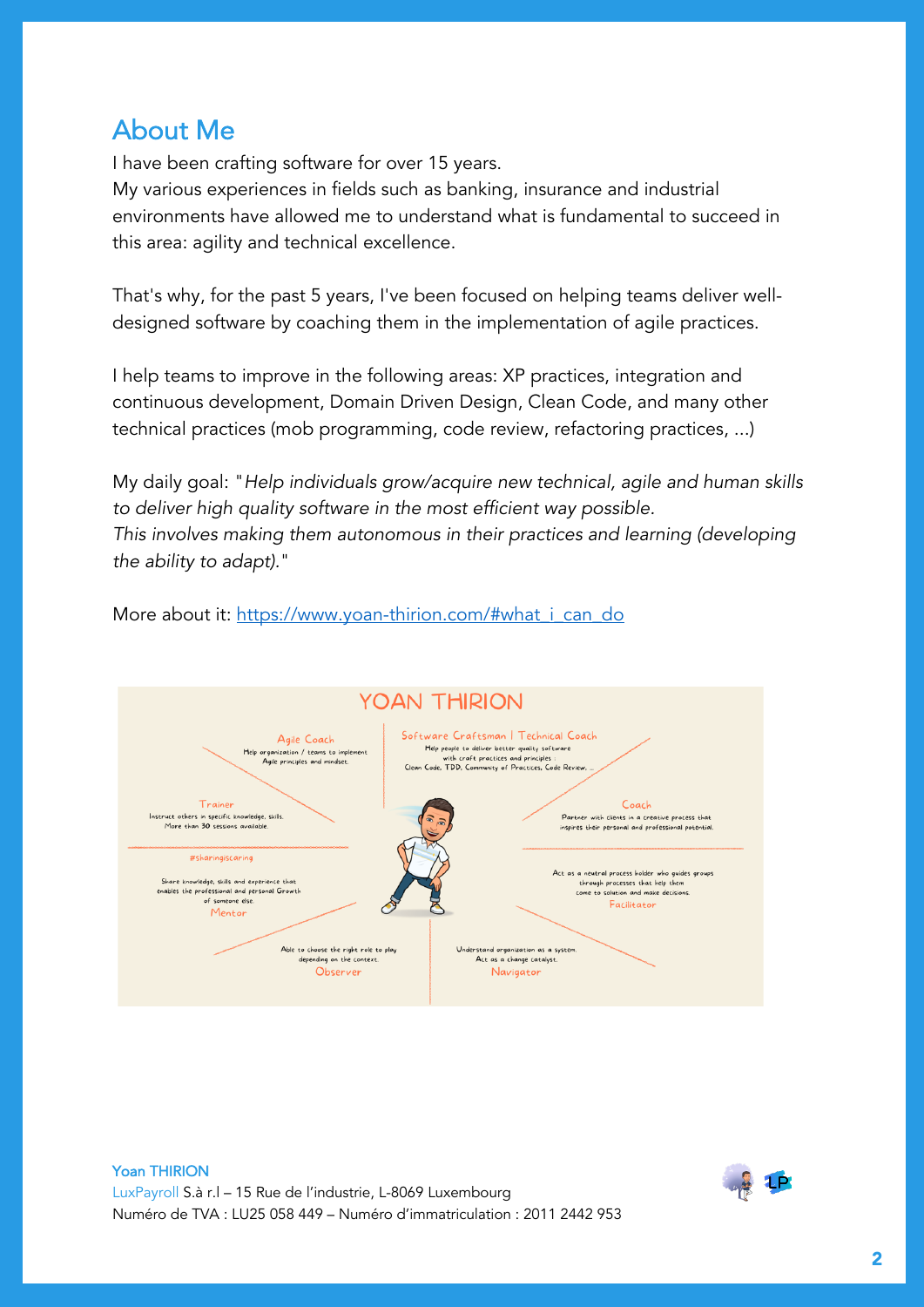# Why This Training?

Because there is no agility without technical excellence and continuous learning. In this training attendees will discover what is software craftsmanship, the associated mindset, and the key techniques to be able to work in an iterative and incremental way. This training aims to help programmers become better at writing and maintaining code.

*"Continuous attention to technical excellence and good design enhances agility."*

*Agile Manifesto – P9* 

# Learning Objectives

- Understand what is meant by Software Craftsmanship and related practices (mainly from Extreme Programming)
- Understand the strong relationship between software craftsmanship and the agile world
- Be able to apply "Clean code" and "SOLID" principles daily
- Refactoring at heart: refactor, refactor, and refactor again
- Learn Test Driven Development and understand that it is not a Test approach but a Design approach
- Discover how to pair program and mob program efficiently, as well as the associated benefits

# How Does it Work?

This training is built as a mix of theory and practice based on the "Training from the back of the room" / inversed pedagogical approach.

Attendees will experiment "learning by doing" through different activities:

- Code katas using Pair and Mob Programming
- Serious Games and collective intelligence activities

Here is a list of information about the training:

- Duration: 2 days
- Number of participants: from 6 to maximum 12
- Facility & material required:
	- o White board(s) / Paper board(s)
	- o Video projector
	- o Attendees' computers (at least 1 for 2) with their favorite IDE
	- o Internet access: With open access to github / miro / nuget.org

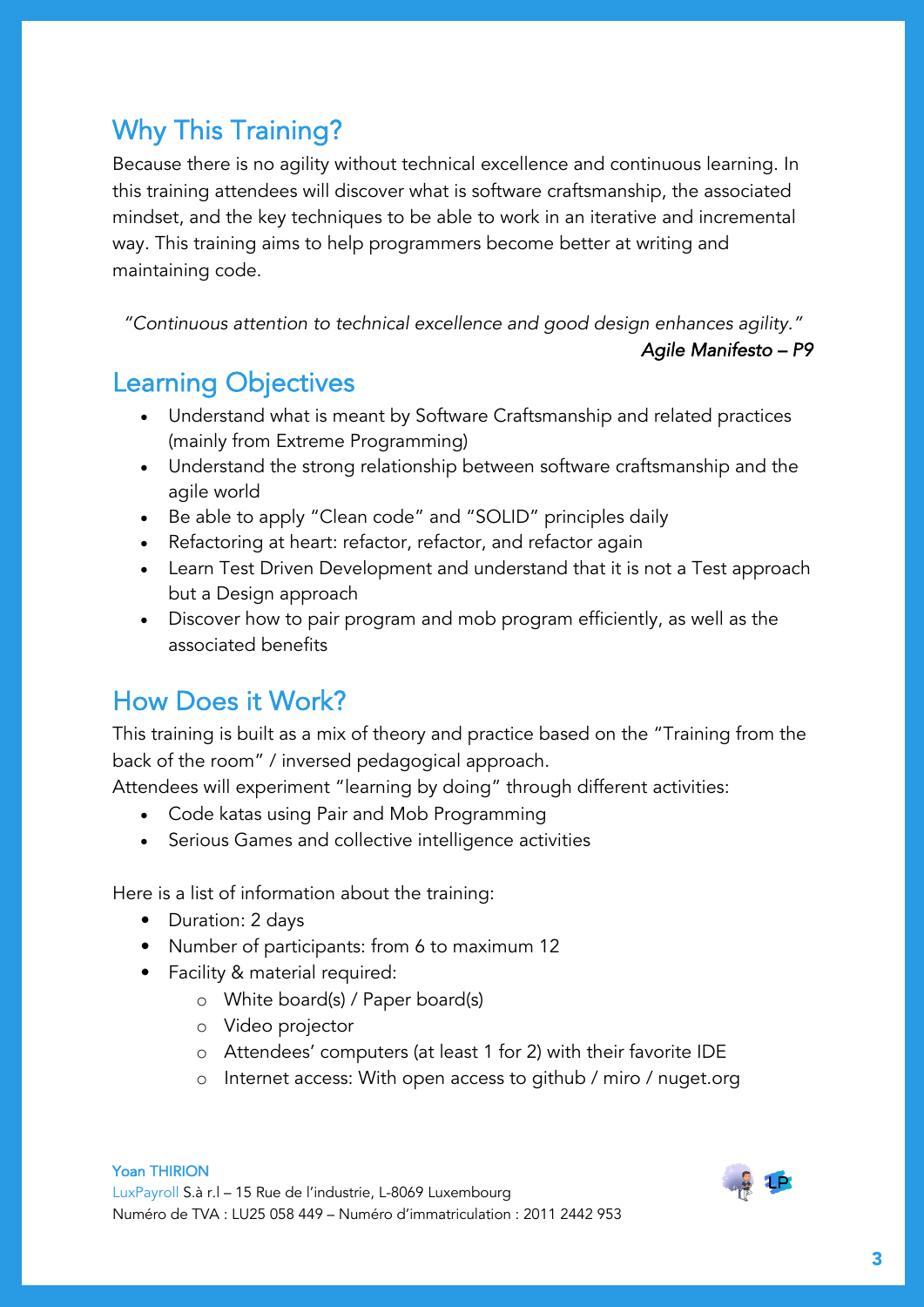# Day 1: Clean Coder

- What is a software craftsman?
	- o Software Craftsmanship manifesto
	- o Associated practices: mostly Extreme Programming practices
	- o Craft challenges game
- Clean Code and SOLID principles
	- o Good code vs Bad Code
	- o Hands-on Clean Code
	- o Code smells surgery kata
- Trivia kata
	- o Mob programming with roles (Driver, Navigator, Scribe, Architect)
	- o Practice refactoring techniques
	- o Mikado method

### Day 2: Testing at Heart

- Specification by Example
	- o Agile Testing principles
	- o Example Mapping
- Hands-on Test-Driven Development (TDD)
	- o Chicago school
	- o 3 rules of TDD
	- o Stack kata
	- o Money problem kata
	- o Why TDD is not a Testing approach
- Clean Tests principles
	- o Unit Test Anti-patterns and best practices
	- o Clean Tests surgery
- Measure quality of our tests
	- o Code coverage vs Code Quality
	- o Hands-on Mutation Testing

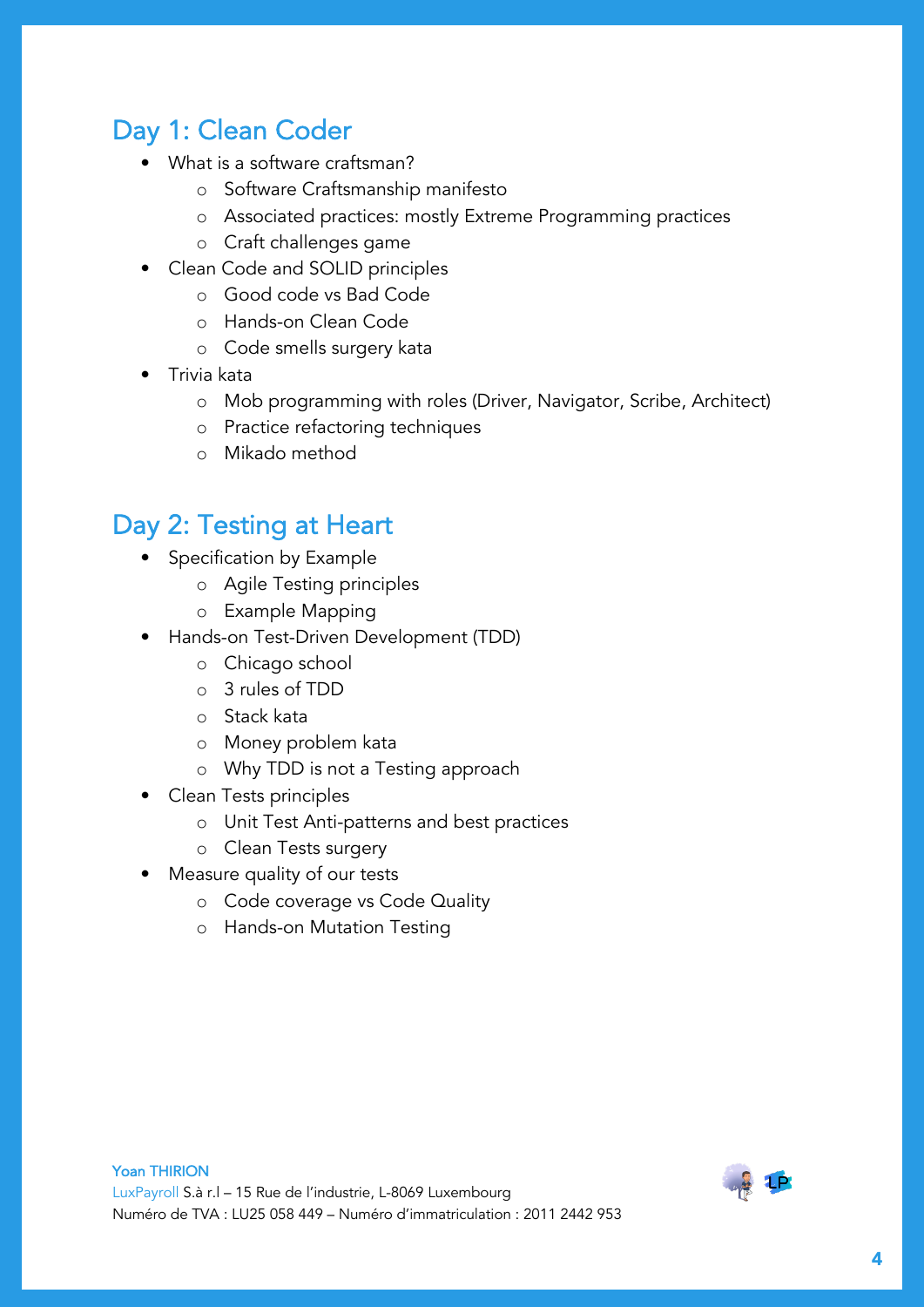# Concepts Covered

- Software Craftsmanship and its manifesto
- Extreme Programming
- Clean Code
- S.O.L.I.D principles
- Specification by Example
- Example mapping
- Test Driven Development (Chicago and London school)
- Automated refactoring techniques
- Mikado method
- Unit Testing anti-patterns and best practices
- Mutation Testing
- Clean Architecture: Hexagonal / Onion Architecture
- Pair and Mob Programming

### Optional Modules

According to the specific needs of the customer and the discussions we would have before the session, you might decide to add some modules to this training:

- A Journey to Property-Based Testing: from example based-testing to Property-Based Testing
- Discover how you can ensure team architecture decision with ArchUnit
- How to refactor Legacy code Theatre Kata
- Domain Driven Design re-Distilled: From anemic to Rich Domain Model
- Functional Programming Demystified in C# (with Language-Ext)
- Programmer's Brain: understand how programmer brain's work and become better at reading complex code
- Approval Testing: Discover Use Cases for Approval Testing and how it can help on new codes and refactor legacy code
- Make Code Reviews Great Again
- Create a Learning culture (Lightning Talks, Community of Practices, …)
- An introduction to sustainable IT

#### Attendees Background

- Code katas are in C# on .NET Core 6
- Developers should at least feel comfortable trying their hand with C#
- Attendees can get assistance during exercises, but we will not have time to cover basics of installation, compilation, syntax, and such